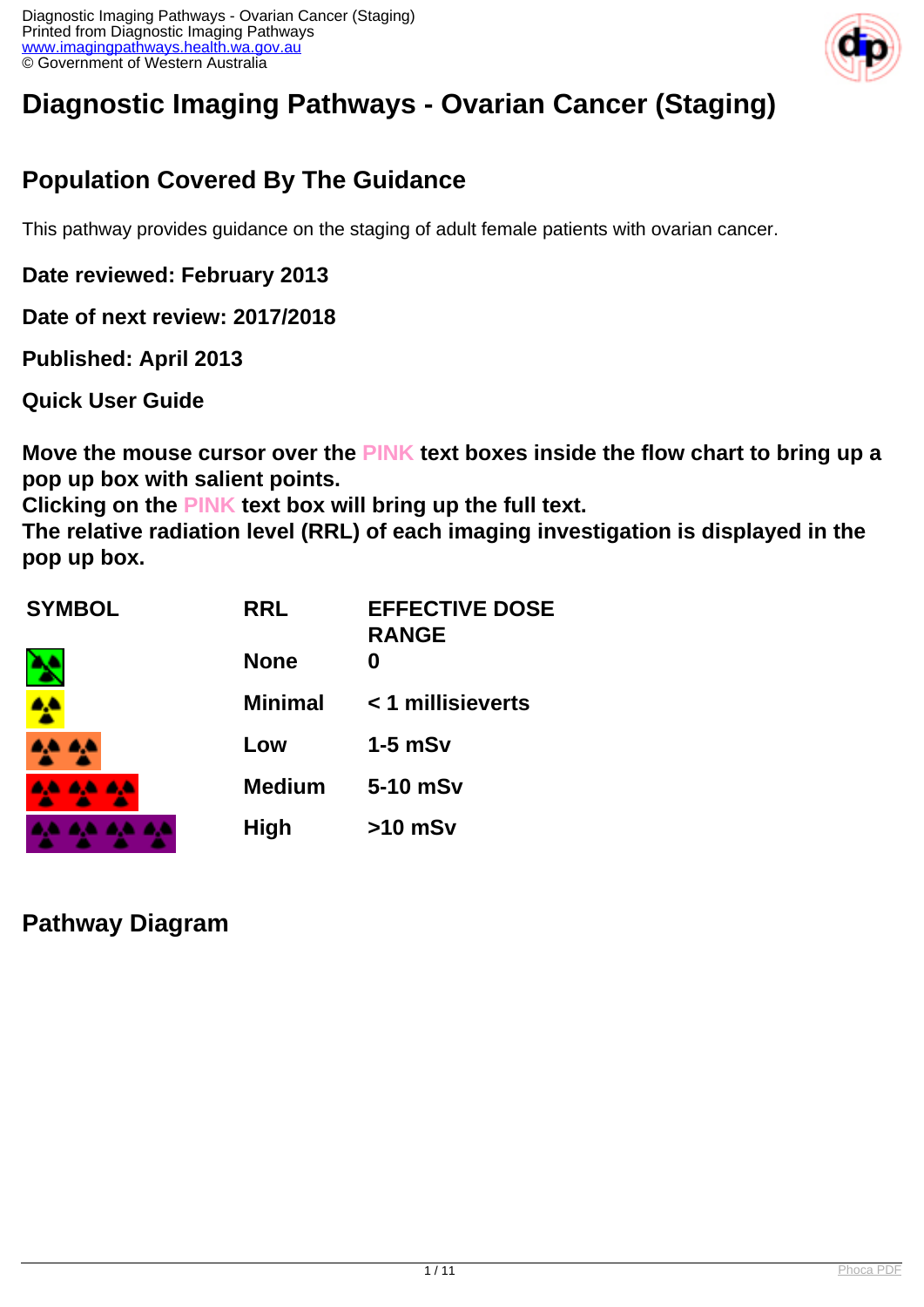Diagnostic Imaging Pathways - Ovarian Cancer (Staging) Printed from Diagnostic Imaging Pathways [www.imagingpathways.health.wa.gov.au](http://www.imagingpathways.health.wa.gov.au/) © Government of Western Australia



## **Image Gallery**

**Note: Images coming soon**

### **Teaching Points**

- **Imaging is used in the preoperative assessment of ovarian cancer to define the extent of disease, which helps guide the most appropriate primary therapy**
- **MDCT is the imaging modality of choice in preoperative imaging of ovarian cancer. Preoperative imaging generally includes CT abdomen and pelvis (and may include CT chest). Combined PET/CT shows promise for staging, but more evidence is required**
- **MRI should be used when CT is contraindicated or for "problem-solving" inconclusive CT findings**
- **Image guided core biopsy using CT or US provides an immunohistological diagnosis and guides further management**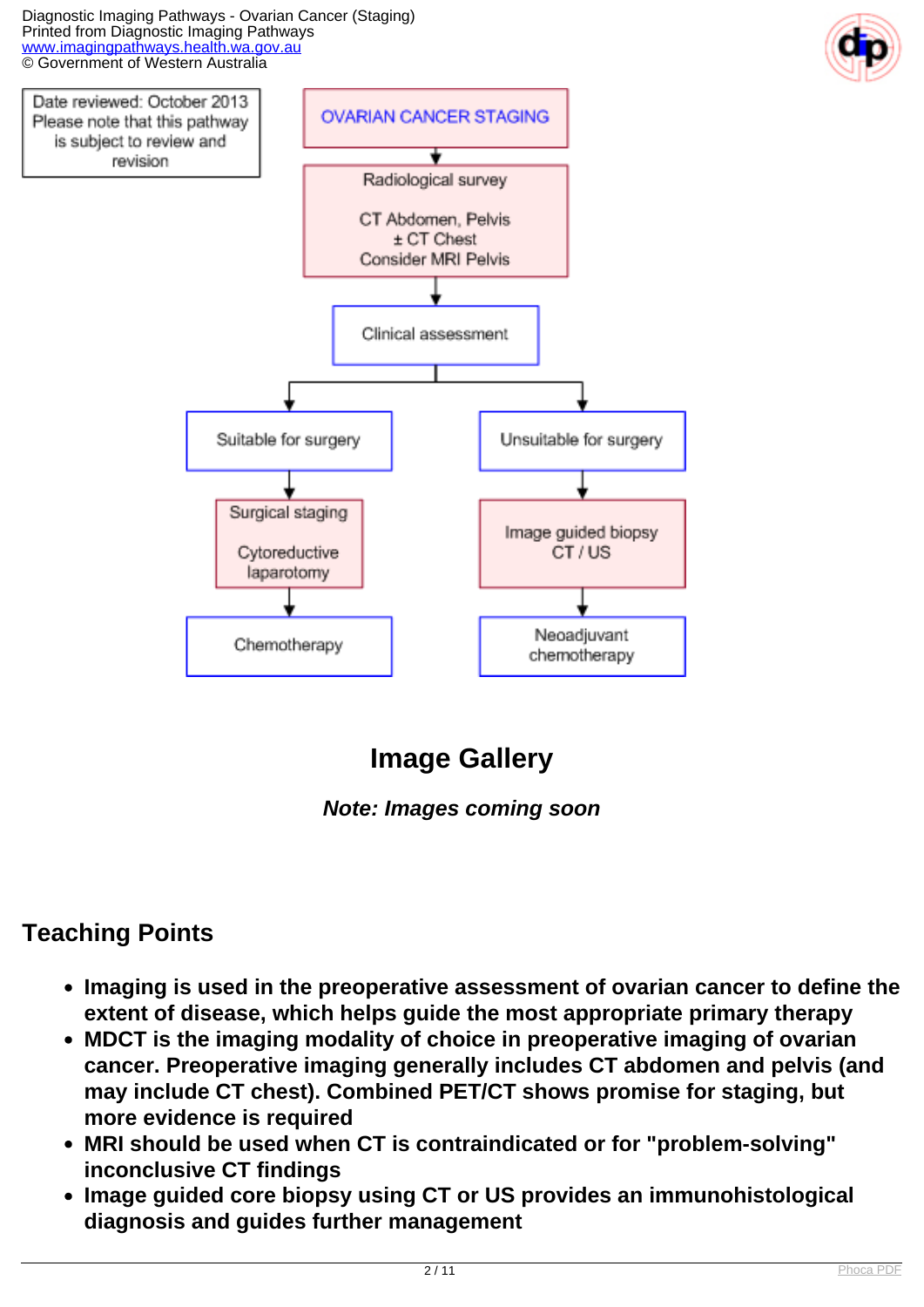

### **Image Guided Biopsy**

- **In patients for whom initial radical cytoreductive surgery is considered inappropriate (such as those with widespread bulky disease, or in a poor clinical state), a tissue sample can taken using image guided core biopsy (IGCB). This allows for an immunohistological diagnosis of the tumour and may guide further management**
- **IGCB can also differentiate between benign causes of ovarian masses and distinguish between primary and secondary ovarian cancers, which all have very different treatment strategies. A study of 110 patients with malignant ovarian masses, found that it was very difficult to distinguish between primary and metastatic ovarian lesions based on imaging features on CT, MRI or US** [12](index.php?option=com_content&view=article&id=176&tab=references#12)
- **IGCB of peritoneal or omental lesions is usually performed under CT or US guidance, and is considered to be effective, safe and well tolerated. In several studies, IGCB provided site specific histological diagnoses in 77-91% of patients with peritoneal carcinomatosis.** [13](index.php?option=com_content&view=article&id=176&tab=references#13)**,**[14](index.php?option=com_content&view=article&id=176&tab=references#14)**,**[15](index.php?option=com_content&view=article&id=176&tab=references#15) **Complications were few and included local bruising, discomfort and one report of a rectus sheath haematoma which was treated conservatively** [14](index.php?option=com_content&view=article&id=176&tab=references#14)

### **Computed Tomography (CT) And Nuclear Imaging**

**Computed Tomography (CT)**

- **MDCT is the imaging modality of choice in preoperative imaging of ovarian cancer. Preoperative imaging generally includes CT abdomen and pelvis. MDCT can detect local disease as well as nodal involvement and distant metastases.** [7](index.php?option=com_content&view=article&id=176&tab=references#7) **If a chest radiograph has not been performed, a CT chest can be considered**
- **The Radiological Diagnostic Oncology Group compared US, MRI and CT for diagnosis and staging of advanced ovarian cancer in a group of 280 patients.** [8](index.php?option=com_content&view=article&id=176&tab=references#8) **They found no significant differences for the overall diagnostic accuracy of CT & MRI using receiver operating characteristic curves (ROC 0.91 for both MRI & CT). For staging advanced disease, they found that CT had good sensitivity and specificity for detecting peritoneal disease (92%, 82% respectively). This was similar to MRI and superior to US. For lymph node and hepatic parenchymal disease, CT had low sensitivity (40-43%) but good specificity (89-96%)**
- **CT has been investigated for its ability to predict successful surgical cytoreduction. Forstner et al performed a prospective study assessing the value of CT & MRI in predicting tumour resectability. They found the PPV of CT to predict successful tumour resectability was 92%.** [9](index.php?option=com_content&view=article&id=176&tab=references#9) **Several groups have tried to create preoperative criteria based on imaging findings in order to**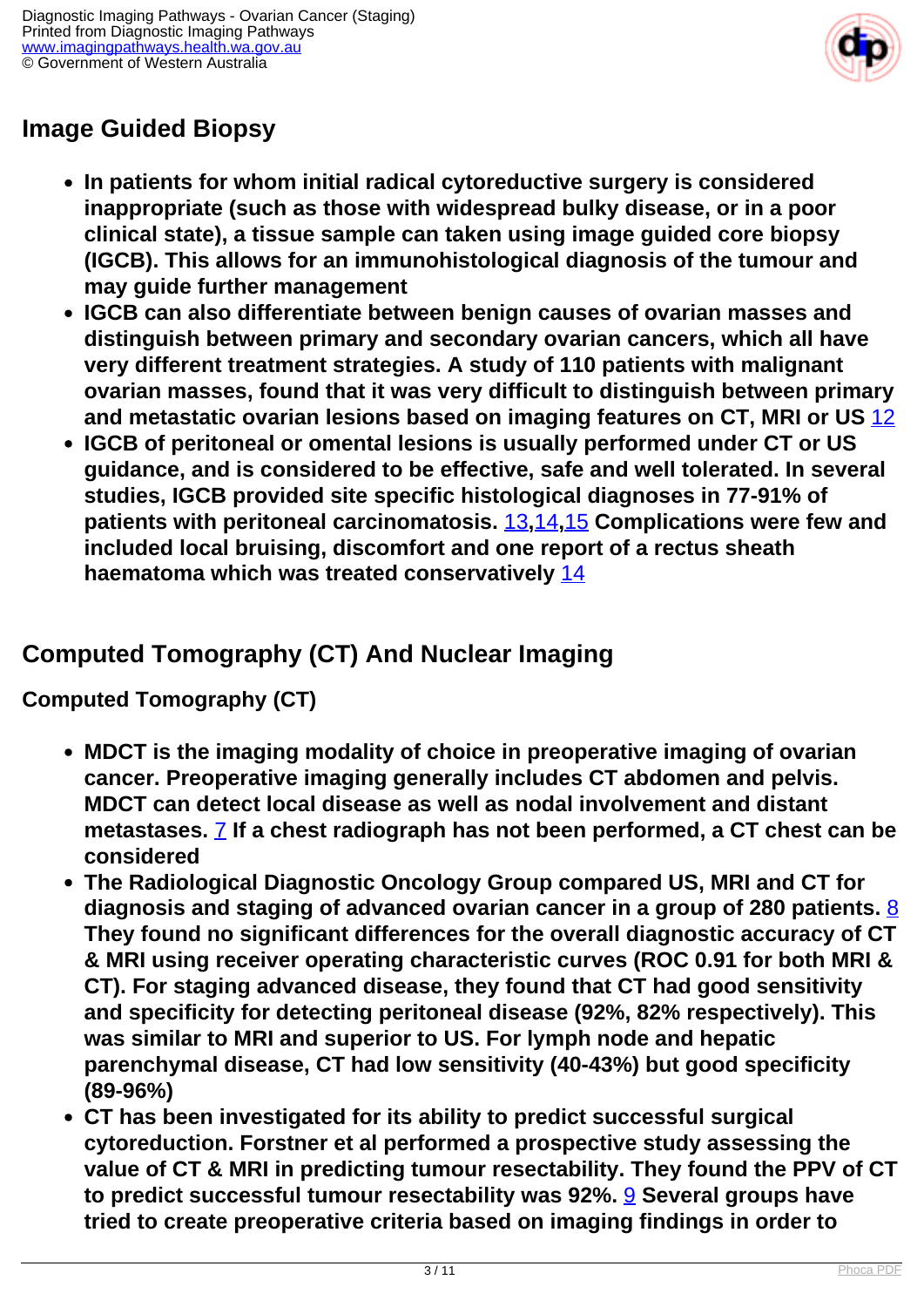

**predict surgical outcome, but none have been universally validated. This is likely due to differences in available surgical expertise, individual surgeons' preferences & institutional preferences**

- **A limitation of CT is poor detection of small peritoneal metastases. Advances in CT technology, such as helical CT allowing for thinner slice collimation, have improved detection to an extent. Coakley et al examined detection rates of peritoneal metastases using preoperative spiral CT, and showed an overall sensitivity of 89% for all size lesions. However for lesions <1cm, the sensitivity was only 42%** [11](index.php?option=com_content&view=article&id=176&tab=references#11)
- **The benefits of CT over MRI include shorter examination time and wider availability**
- **More recently, studies have compared CT with combined PET/CT, and have generally shown more accurate staging with PET/CT** [18](index.php?option=com_content&view=article&id=176&tab=references#18)**,**[19](index.php?option=com_content&view=article&id=176&tab=references#19)

#### **Nuclear Imaging**

- **The use of fludeoxyglucose (18F) positron emission tomography (FDG-PET) for ovarian cancer staging is not well supported in the literature**
- **FDG-PET has poorer sensitivity & specificity for detecting new ovarian cancers when compared to CT & MRI (sensitivity 58%, specificity 76-78%).** [16](index.php?option=com_content&view=article&id=176&tab=references#16)**,**[17](index.php?option=com_content&view=article&id=176&tab=references#17) **The limitations of FDG-PET include high financial cost, limited resolution, poor sensitivity at picking up early stage lesions and false positive results (e.g. dermoid cysts, endometriosis, gastrointestinal activity)**
- **The combination of PET & CT may prove more promising, particularly for diagnosing advanced disease and detecting recurrent tumour. However the additional benefits over CT alone are not yet fully established**
- **Two studies have examined the use of PET/CT for staging of ovarian cancer.**  [18](index.php?option=com_content&view=article&id=176&tab=references#18)**,**[19](index.php?option=com_content&view=article&id=176&tab=references#19) **In these prospective studies, PET/CT & CT staging were compared using histological staging as the gold standard. PET/CT showed an overall better accuracy (concordance with histological staging) than CT (69-75% vs 53-55%). PET/CT was also more sensitive at detecting distant metastases (75-83% vs 40-50%). Some issues that were found in these studies were underdiagnosis of small stage I lesions due to their limited FDG uptake, and overdiagnosis of peritoneal dissemination due to physiological uptake by the bowel. Another major limitation of these studies is their small patient populations**
- **Although combined PET/CT shows promise in ovarian cancer staging, larger multicenter studies should be undertaken to verify the accuracy of PET/CT**

#### **Magnetic Resonance Imaging (MRI)**

**MRI is often used as a "problem-solving" modality due to its ability to accurately evaluate common benign conditions (e.g. Fibroids, dermoid cysts). MRI has several limitations in staging when compared with CT such as higher**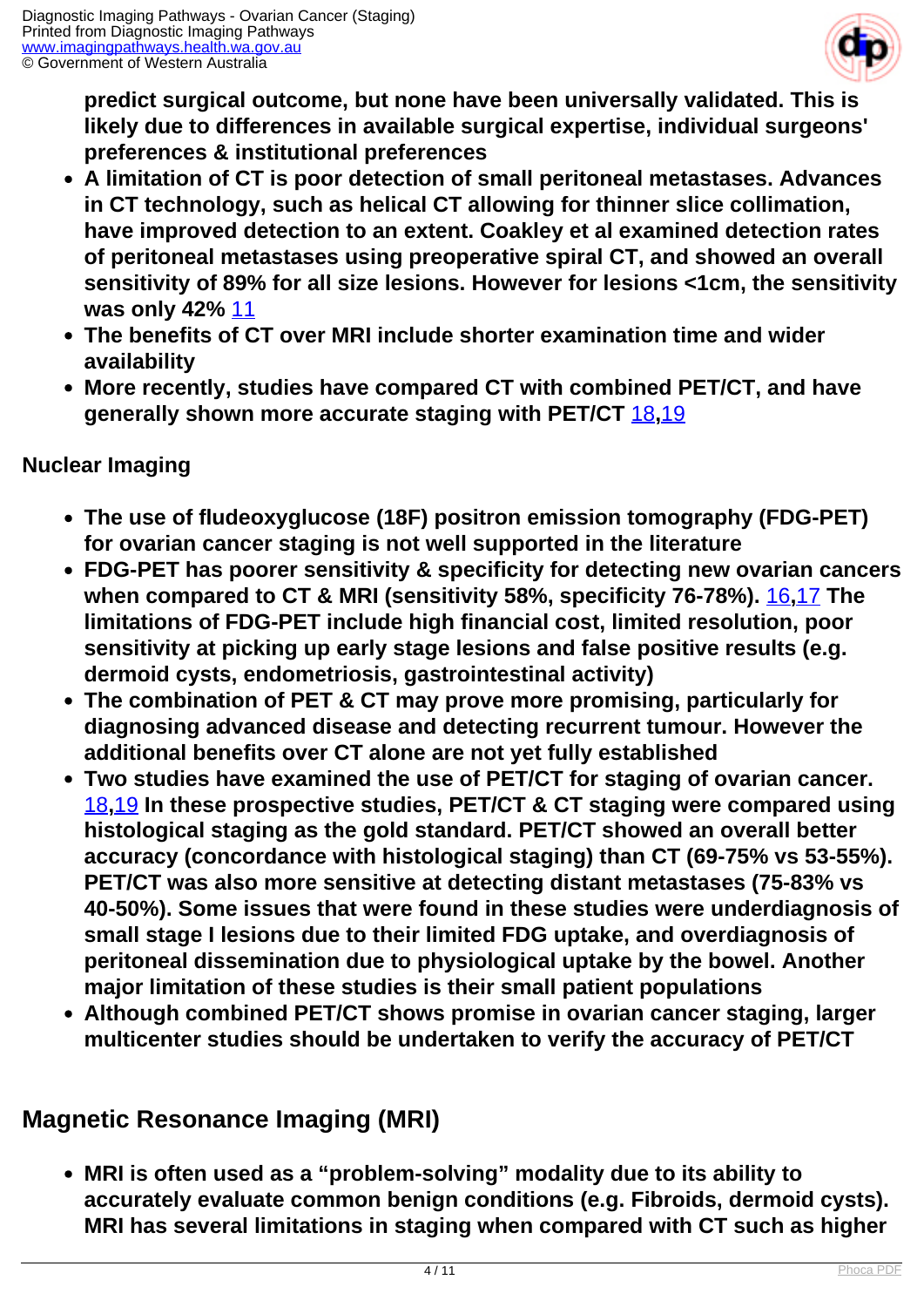

**cost, problems with covering the entire abdomen and pelvis, longer examination times and limited accessibility**

- **Studies comparing MRI to CT have generally shown similar sensitivities and specificities between the modalities. In one meta-analysis, contrast enhanced MRI had the same sensitivity but better specificity** [10](index.php?option=com_content&view=article&id=176&tab=references#10)
- **Due to the above reasons, the use of MRI should be limited to when CT is contraindicated or when CT findings are inconclusive**

#### **Ovarian Cancer And Staging**

#### **Ovarian Cancer**

- **Ovarian cancer is the 7th most common cause of death in Australian women, despite accounting for less than 3% of cancers. Incidence of 11 per 100 000 women** [1](index.php?option=com_content&view=article&id=176&tab=references#1)
- **Ovarian cancer tends to present late (nearly 60% present with stage III-IV disease), due in part to non-specific symptoms and associated delay in diagnosis. The vast majority of ovarian cancers remain intra-abdominal, and metastases are rare at initial presentation** [2](index.php?option=com_content&view=article&id=176&tab=references#2)
- **Risk factors include family history of ovarian or breast cancer and associated genetic syndromes (e.g. BRCA mutations, hereditary nonpolyposis colorectal cancer syndrome)**
- **Protective factors may include oral contraceptives, late menarche, early menopause, multiparity and breast feeding (possibly through decreased ovulation, or increased progesterone levels)**
- **There is emerging evidence that primary ovarian cancer should be considered as a part of the ovarian carcinoma, Fallopian tube carcinoma and primary peritoneal carcinoma complex** [3](index.php?option=com_content&view=article&id=176&tab=references#3)

#### **Staging Of Ovarian Cancer**

- **There are two main staging classifications FIGO4 and TMN (AJCC)** [5](index.php?option=com_content&view=article&id=176&tab=references#5)
- **Exploratory laparotomy is both the gold standard investigation for staging, and the standard treatment of ovarian cancer. Comprehensive cytoreductive surgery includes total abdominal hysterectomy, bilateral salpingooopherectomy, omentectomy, lymphadenectomy, peritoneal washings and random peritoneal biopsies. Successful cytoreductive surgery is associated with better survival rates** [6](index.php?option=com_content&view=article&id=176&tab=references#6)
- **However, up to 40% of patients with apparent early stage disease may be understaged at laparotomy. This may be due to factors relating to the patient (e.g. pregnant at time of diagnosis), the surgeon (e.g. lack of subspecialist training), or the tumour (e.g. microscopic retroperitoneal nodal metastases not removed at primary surgery)**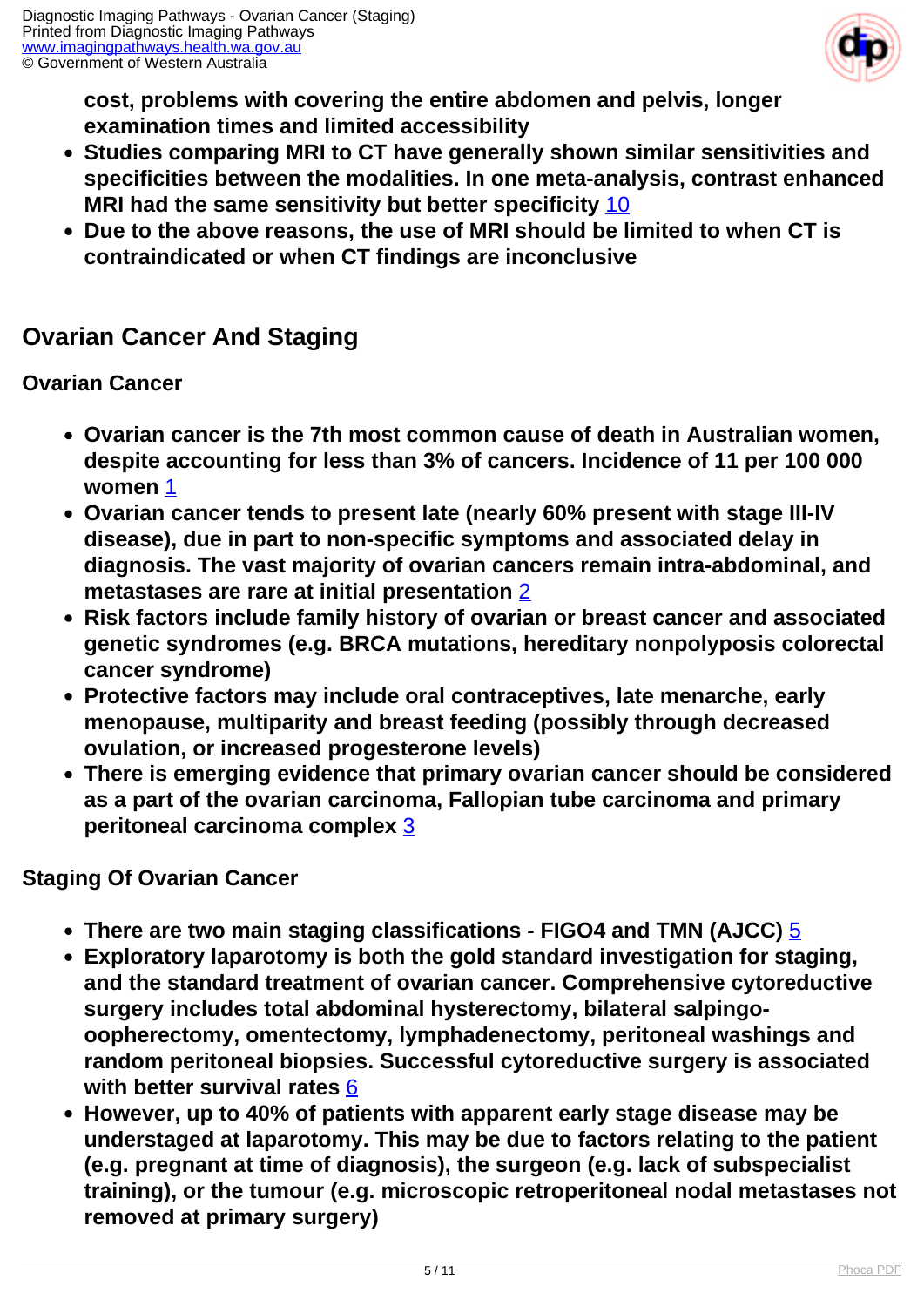

**Imaging is used in the preoperative assessment of ovarian cancer to define the extent of disease, which helps guide the most appropriate primary therapy**

| <b>TMN</b>       | <b>FIGO</b>   | <b>Description</b>                                                                                                                                                                           | 5Y Surv |
|------------------|---------------|----------------------------------------------------------------------------------------------------------------------------------------------------------------------------------------------|---------|
| <b>Tx</b>        |               | <b>Primary tumour</b><br>cannot be<br>assessed.                                                                                                                                              |         |
| T <sub>0</sub>   |               | No evidence of<br>primary tumour.                                                                                                                                                            |         |
| <b>Tis</b>       |               | Carcinoma in situ<br>(limited to tubal<br>mucosa).                                                                                                                                           |         |
| T <sub>1</sub>   |               | <b>Growth limited to</b><br>ovaries (one or<br>both).                                                                                                                                        | 93%     |
| T <sub>1</sub> a | la            | <b>Tumour limited to</b><br>one ovary; capsule<br>intact, no tumour on<br>ovarian surface. No<br>malignant cells in<br>ascites or peritoneal<br>washings.                                    |         |
| T <sub>1</sub> b | $\mathsf{lb}$ | <b>Tumour limited to</b><br>both ovaries;<br>capsules intact, no<br>tumour on ovarian<br>surface. No<br>malignant cells in<br>ascites or peritoneal<br>washings.                             |         |
| T <sub>1</sub> c | <b>Ic</b>     | <b>Tumour limited to</b><br>one or both tubes<br>with any of the<br>following: capsule<br>ruptured, tumor on<br>ovarian surface,<br>malignant cells in<br>ascites or peritoneal<br>washings. |         |
| T2               | $\mathbf \Pi$ | <b>Tumour involves</b><br>one or both ovaries                                                                                                                                                | 70%     |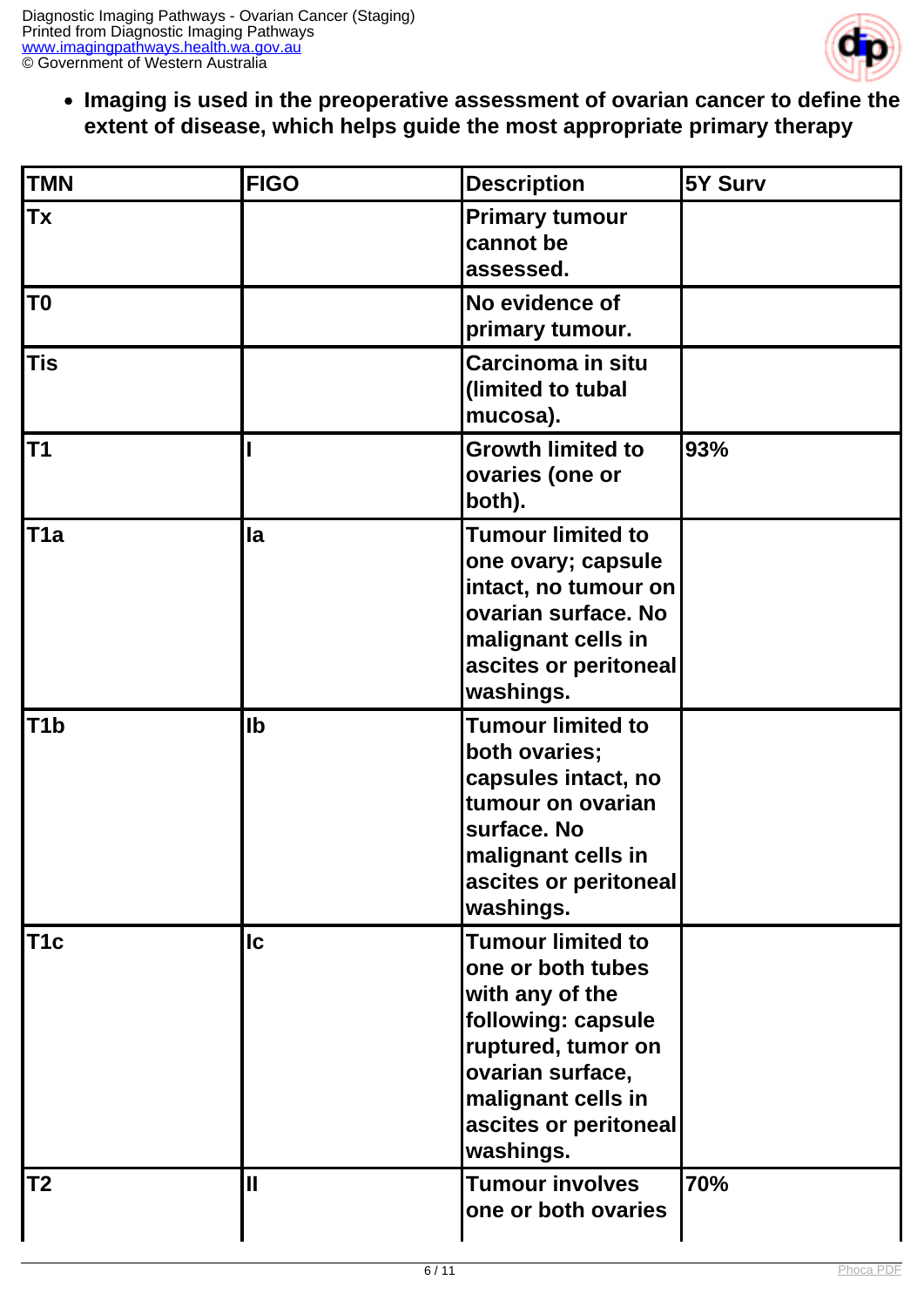

|                  |             | with pelvic<br>extension.                                                                                                            |     |
|------------------|-------------|--------------------------------------------------------------------------------------------------------------------------------------|-----|
| T <sub>2a</sub>  | <b>Illa</b> | <b>Extension and/or</b><br>metastasis to the<br>uterus and/or tubes.                                                                 |     |
| T <sub>2</sub> b | llb         | <b>Extension to and/or</b><br>implants on other<br>pelvic structures.                                                                |     |
| T <sub>2c</sub>  | llc         | <b>Pelvic extension</b><br>and/or implants<br>(T2a or T2b) with<br>malignant cells in<br>ascites or peritoneal<br>washings.          |     |
| <b>T3</b>        | Ш           | <b>Tumor involving</b><br>one or both ovaries<br>with histologically<br>confirmed<br>peritoneal<br>metastasis outside<br>the pelvis. | 37% |
| T <sub>3a</sub>  | IIIa        | <b>Microscopic</b><br>peritoneal<br>metastasis outside<br>pelvis.                                                                    |     |
| T <sub>3</sub> b | <b>IIIb</b> | <b>Macroscopic</b><br>peritoneal<br>metastasis outside<br>the pelvis ?2cm<br>greatest diameter.                                      |     |
| T <sub>3</sub> c | IIIc        | <b>Peritoneal</b><br>metastasis outside<br>the pelvis and ?2cm<br>greatest diameter<br>and/or regional<br>lymph node<br>metastasis.  |     |
| <b>Nx</b>        |             | <b>Regional lymph</b><br>node metastasis<br>cannot be<br>assessed.                                                                   |     |
|                  |             |                                                                                                                                      |     |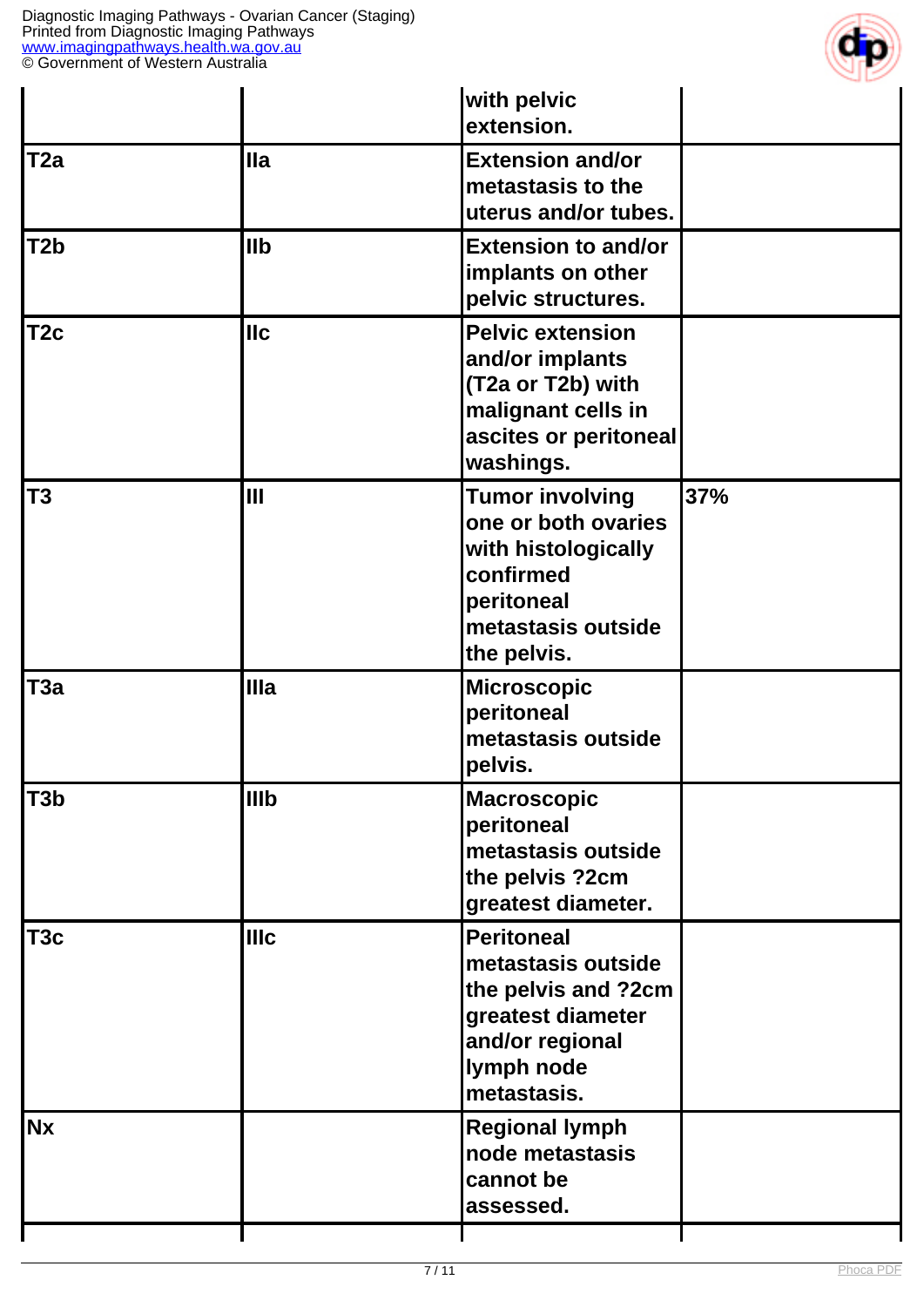

| N0                |                                    | No regional lymph<br>node metastasis.                                 |                |
|-------------------|------------------------------------|-----------------------------------------------------------------------|----------------|
| N <sub>1</sub>    | <b>Illc</b>                        | <b>Regional lymph</b><br>node metastasis.                             |                |
| M0                |                                    | <b>No distant</b><br>metastasis.                                      | 25%            |
| M <sub>1</sub>    | IV                                 | <b>Distant metastasis</b><br>(excluding<br>peritoneal<br>metastasis). |                |
|                   | Anatomic stage / Prognostic groups |                                                                       |                |
| <b>Stage I</b>    | T <sub>1</sub>                     | <b>N0</b>                                                             | M <sub>0</sub> |
| Stage la          | T <sub>1</sub> a                   | <b>N0</b>                                                             | M <sub>0</sub> |
| <b>Stage Ib</b>   | T <sub>1</sub> b                   | <b>N0</b>                                                             | M <sub>0</sub> |
| <b>Stage Ic</b>   | T <sub>1</sub> c                   | <b>N0</b>                                                             | M <sub>0</sub> |
| <b>Stage II</b>   | <b>T2</b>                          | <b>N0</b>                                                             | M <sub>0</sub> |
| Stage Ila         | T2a                                | <b>N0</b>                                                             | M <sub>0</sub> |
| <b>Stage IIb</b>  | T <sub>2</sub> b                   | <b>N0</b>                                                             | M <sub>0</sub> |
| <b>Stage IIc</b>  | T <sub>2c</sub>                    | <b>N0</b>                                                             | M <sub>0</sub> |
| <b>Stage III</b>  | T <sub>3</sub>                     | <b>N0</b>                                                             | M <sub>0</sub> |
| <b>Stage IIIa</b> | T <sub>3</sub> a                   | <b>N0</b>                                                             | M <sub>0</sub> |
| <b>Stage IIIb</b> | T3b                                | <b>N0</b>                                                             | M <sub>0</sub> |
| <b>Stage IIIc</b> | T <sub>3</sub> c                   | <b>N0</b>                                                             | M <sub>0</sub> |
|                   | Any T                              | <b>N1</b>                                                             | M <sub>0</sub> |
| <b>Stage IV</b>   | Any T                              | Any N                                                                 | M <sub>0</sub> |

#### **References**

**References are graded from Level I to V according to the Oxford Centre for Evidence-Based Medicine, Levels of Evidence.** [Download the document](http://www.cebm.net/wp-content/uploads/2014/06/CEBM-Levels-of-Evidence-2.1.pdf)

- 1. **Australian Institute of Health and Welfare & Australasian Association of Cancer Registries 2010. Cancer in Australia: an overview, 2010. Cancer series no. 60. Cat. no. CAN 56. Canberra: AIHW. (Government publication)**
- 2. **Jordan SJ, et al. Pathways to the diagnosis of epithelial ovarian cancer in Australia. Med J Aust. 2010;193(6):326-30. (Level IV evidence)**
- 3. **Dubeau L. The cell of origin of ovarian epithelial tumours. Lancet Oncol.**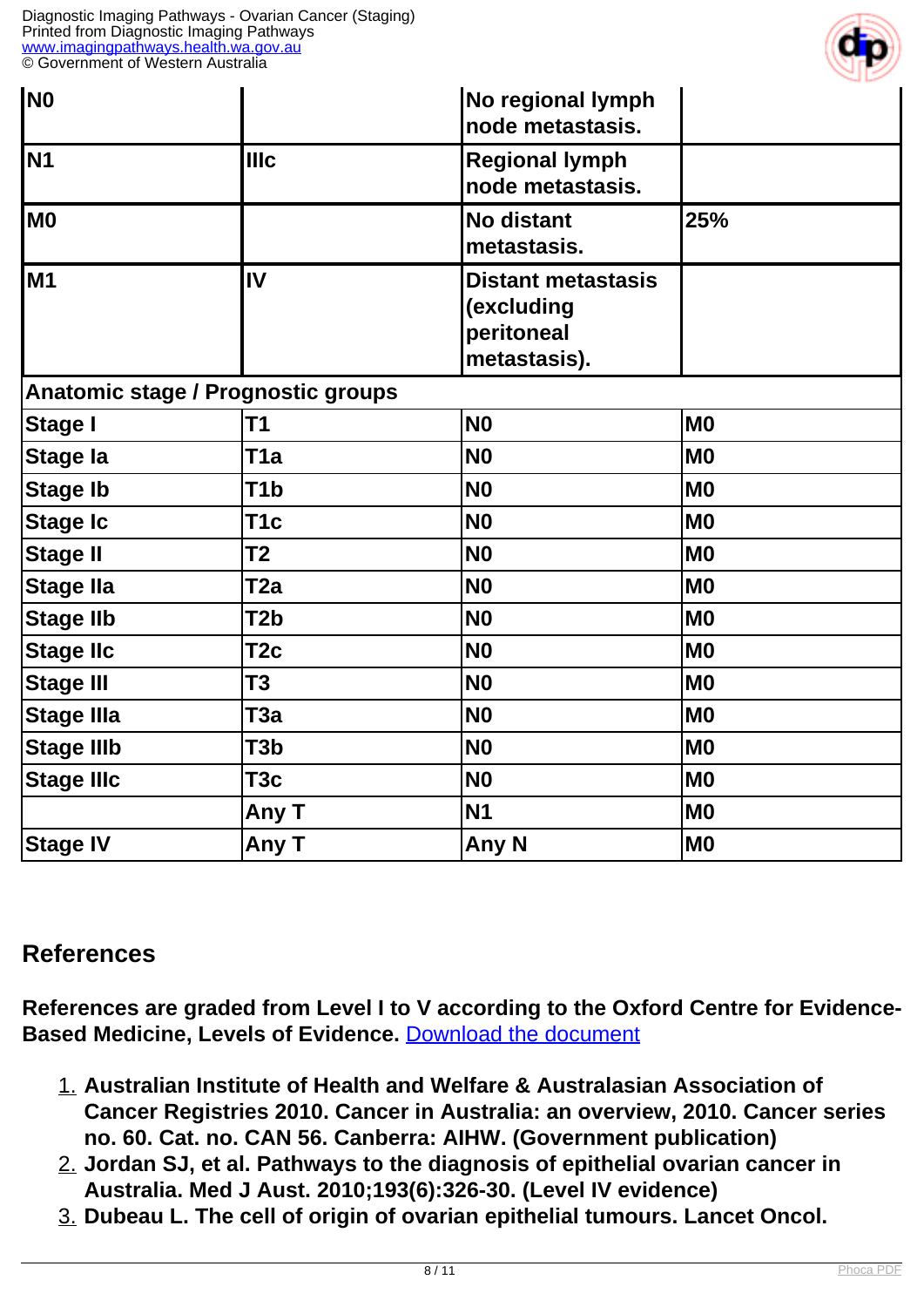

**2008;9(12):1191-7. (Review article)**

- 4. **FIGO Committee on Gynecologic Oncology. Current FIGO staging for cancer of the vagina, fallopian tube, ovary, and gestational trophoblastic neoplasia. Int J Gynaecol Obstet. 2009;105(1):3-4. (Guideline document)**
- 5. **Edge SB, Byrd DR, Compton CC, Fritz AG, Greene FL, Trotti A, editors. AJCC cancer staging manual. 7th ed. Chicago: American Joint Committee on Cancer; c2009. (Guideline document)**
- 6. **Bristow RE, Tomacruz RS, Armstrong DK, Trimble EL, Montz FJ. Survival effect of maximal cytoreductive surgery for advanced ovarian carcinoma during the platinum era: a meta-analysis. J Clin Oncol. 2002;20(5):1248-59. (Level II evidence)**
- 7. **Kurtz AB, Tsimikas JV, Tempany CM, Hamper UM, Arger PH, et al. Diagnosis and staging of ovarian cancer: comparative values of Doppler and conventional US, CT, and MR imaging correlated with surgery and histopathologic analysis--report of the Radiology Diagnostic Oncology Group. Radiology. 1999;212(1):19-27. (Level III evidence)**
- 8. **Tempany CM, Zou KH, Silverman SG, Brown DL, Kurtz AB, McNeil BJ. Staging of advanced ovarian cancer: comparison of imaging modalities--report from the Radiological Diagnostic Oncology Group. Radiology. 2000;215(3):761-7. (Level III evidence)**
- 9. **Forstner R, Hricak H, Occhipinti KA, Powell CB, Frankel SD, Stern JL. Ovarian cancer: staging with CT and MR imaging. Radiology. 1995;197(3):619-26. (Level III evidence)**
- 10. **Kinkel K, Lu Y, Mehdizade A, Pelte MF, Hricak H. Indeterminate ovarian mass at US: incremental value of second imaging test for characterization--metaanalysis and Bayesian analysis. Radiology. 2005;236(1):85-94. (Level II evidence)**
- 11. **Coakley FV, Choi PH, Gougoutas CA, Pothuri B, Venkatraman E, Chi D, Bergman A, Hricak H. Peritoneal metastases: detection with spiral CT in patients with ovarian cancer. Radiology. 2002;223(2):495-9. (Level III evidence)**
- 12. **Brown DL, Zou KH, Tempany CM, Frates MC, Silverman SG, et al. Primary versus secondary ovarian malignancy: imaging findings of adnexal masses in the Radiology Diagnostic Oncology Group Study. Radiology. 2001;219(1):213-8. (Level III evidence)**
- 13. **Spencer JA, Swift SE, Wilkinson N, Boon AP, Lane G, Perren TJ. Peritoneal carcinomatosis: image-guided peritoneal core biopsy for tumor type and patient care. Radiology. 2001;221(1):173-7. (Level III evidence)**
- 14. **Hewitt MJ, Anderson K, Hall GD, Weston M, Hutson R, et al. Women with peritoneal carcinomatosis of unknown origin: Efficacy of image-guided biopsy to determine site-specific diagnosis. BJOG. 2007;114(1):46-50. (Level III evidence)**
- 15. **Griffin N, Grant LA, Freeman SJ, Jimenez-Linan M, Berman LH, et al. Imageguided biopsy in patients with suspected ovarian carcinoma: a safe and effective technique? Eur Radiol. 2009;19(1):230-5. (Level III evidence)**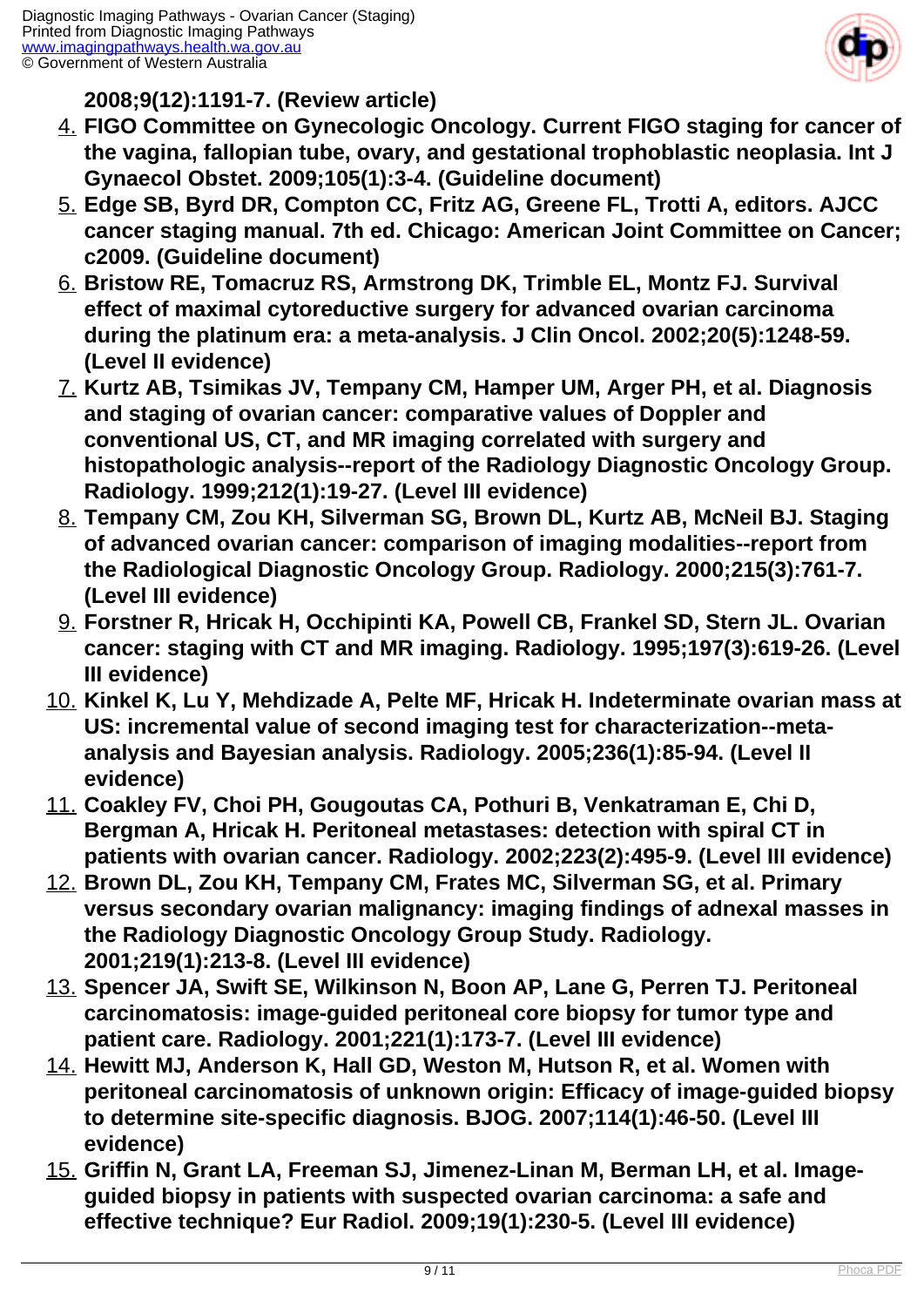

- 16. **Rieber A, Nüssle K, Stöhr I, Grab D, Fenchel S, et al. Preoperative diagnosis of ovarian tumors with MR imaging: comparison with transvaginal sonography, positron emission tomography, and histologic findings. AJR Am J Roentgenol. 2001;177(1):123-9. (Level III evidence)**
- 17. **Fenchel S, Grab D, Nuessle K, Kotzerke J, Rieber A, et al. Asymptomatic adnexal masses: correlation of FDG PET and histopathologic findings. Radiology. 2002;223(3):780-8. (Level III evidence)**
- 18. **Castellucci P, Perrone AM, Picchio M, Ghi T, Farsad M, et al. Diagnostic accuracy of 18F-FDG PET/CT in characterizing ovarian lesions and staging ovarian cancer: correlation with transvaginal ultrasonography, computed tomography, and histology. Nucl Med Commun. 2007;28(8):589-95. (Level III evidence)**
- 19. **Kitajima K, Murakami K, Yamasaki E, Kaji Y, Fukasawa I, et al. Diagnostic accuracy of integrated FDG-PET/contrast-enhanced CT in staging ovarian cancer: comparison with enhanced CT. Eur J Nucl Med Mol Imaging. 2008;35(10):1912-20. (Level III evidence)**

| <b>Information from this websitel</b>                                     | Information from the Royal<br><b>Australian and New Zealand</b><br><b>College of Radiologists'</b><br>website |
|---------------------------------------------------------------------------|---------------------------------------------------------------------------------------------------------------|
|                                                                           |                                                                                                               |
| <b>Consent to Procedure or Treatment</b>                                  | <b>Computed Tomography (CT)</b>                                                                               |
| <b>Radiation Risks of X-rays and</b><br><b>Scans</b>                      | <b>Contrast Medium (Gadolinium</b><br>versus lodine)                                                          |
| <b>Computed Tomography (CT)</b>                                           | <b>Gadolinium Contrast Medium</b>                                                                             |
| <b>Magnetic Resonance Imaging (MRI) lodine-Containing Contrast Medium</b> |                                                                                                               |
| <b>Ultrasound</b>                                                         | <b>Magnetic Resonance Imaging (MRI)</b>                                                                       |
|                                                                           | <b>Plain Radiography/X-rays</b>                                                                               |
|                                                                           | <b>Radiation Risk of Medical Imaging</b><br><b>During Pregnancy</b>                                           |
|                                                                           |                                                                                                               |

#### **Information for Consumers**